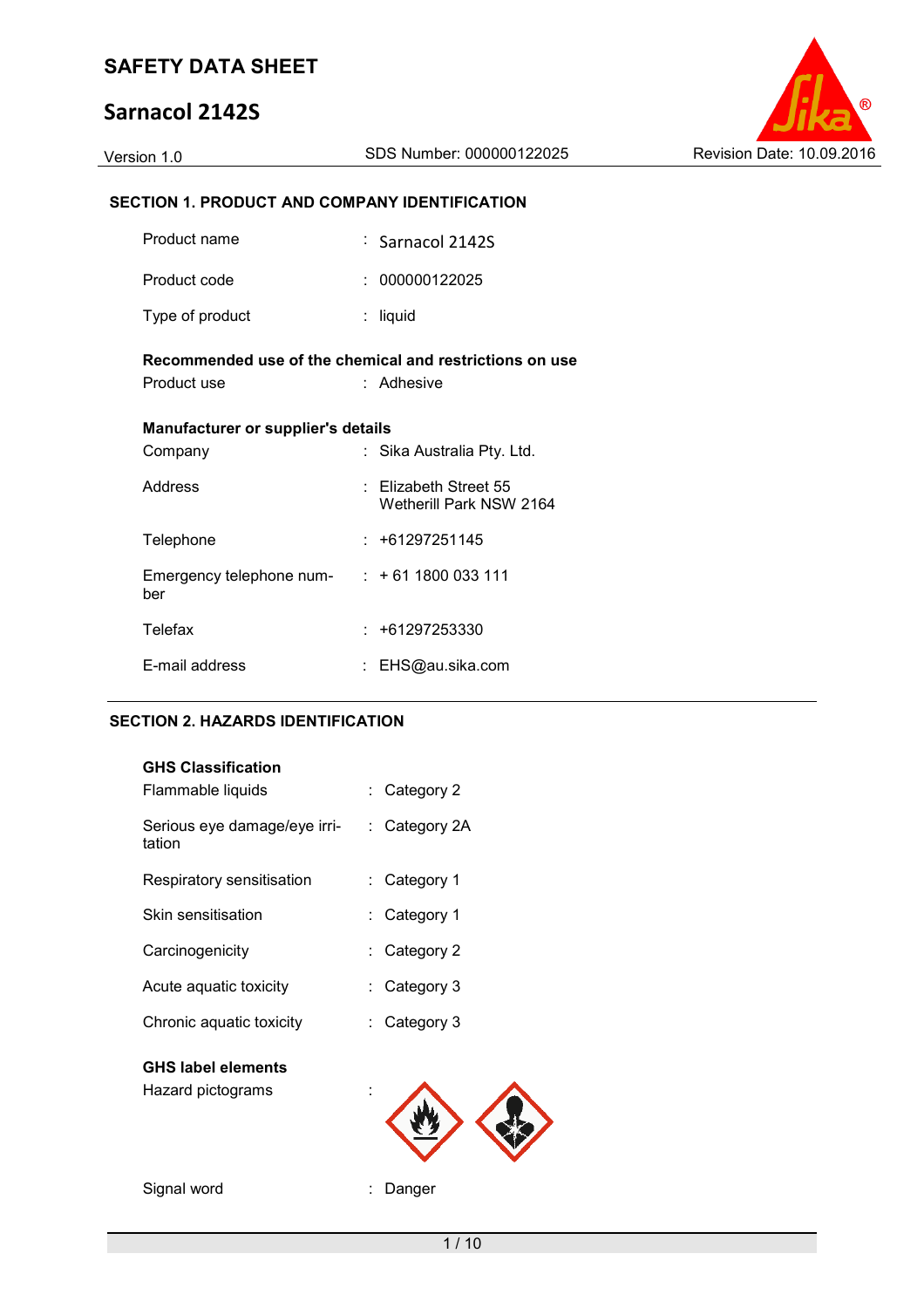# **Sarnacol 2142S**



| Version 1.0              | SDS Number: 000000122025                                                                                             | Revision Date: 10.09.2016 |
|--------------------------|----------------------------------------------------------------------------------------------------------------------|---------------------------|
| <b>Hazard statements</b> | : H225 Highly flammable liquid and vapour.                                                                           |                           |
|                          | H317 May cause an allergic skin reaction.                                                                            |                           |
|                          | H319 Causes serious eye irritation.<br>H334 May cause allergy or asthma symptoms or breathing                        |                           |
|                          | difficulties if inhaled.                                                                                             |                           |
|                          | H351 Suspected of causing cancer.                                                                                    |                           |
|                          | H412 Harmful to aquatic life with long lasting effects.                                                              |                           |
| Precautionary statements | : Prevention:                                                                                                        |                           |
|                          | P201 Obtain special instructions before use.                                                                         |                           |
|                          | P202 Do not handle until all safety precautions have been read                                                       |                           |
|                          | and understood.                                                                                                      |                           |
|                          | P210 Keep away from heat/sparks/open flames/hot surfaces.                                                            |                           |
|                          | No smoking.<br>P233 Keep container tightly closed.                                                                   |                           |
|                          | P240 Ground/bond container and receiving equipment.                                                                  |                           |
|                          | P241 Use explosion-proof electrical/ventilating/lighting/                                                            |                           |
|                          | equipment.                                                                                                           |                           |
|                          | P242 Use only non-sparking tools.                                                                                    |                           |
|                          | P243 Take precautionary measures against static discharge.                                                           |                           |
|                          | P261 Avoid breathing dust/ fume/ gas/ mist/ vapours/ spray.                                                          |                           |
|                          | P264 Wash skin thoroughly after handling.                                                                            |                           |
|                          | P272 Contaminated work clothing should not be allowed out of                                                         |                           |
|                          | the workplace.                                                                                                       |                           |
|                          | P273 Avoid release to the environment.                                                                               |                           |
|                          | P280 Wear protective gloves/ eye protection/ face protection.<br>P281 Use personal protective equipment as required. |                           |
|                          | P285 In case of inadequate ventilation wear respiratory protec-                                                      |                           |
|                          | tion.                                                                                                                |                           |
|                          | <b>Response:</b>                                                                                                     |                           |
|                          | P303 + P361 + P353 IF ON SKIN (or hair): Remove/ Take off                                                            |                           |
|                          | immediately all contaminated clothing. Rinse skin with water/                                                        |                           |
|                          | shower.                                                                                                              |                           |
|                          | P304 + P341 IF INHALED: If breathing is difficult, remove vic-                                                       |                           |
|                          | tim to fresh air and keep at rest in a position comfortable for                                                      |                           |
|                          | breathing.                                                                                                           |                           |
|                          | P305 + P351 + P338 IF IN EYES: Rinse cautiously with water                                                           |                           |
|                          | for several minutes. Remove contact lenses, if present and<br>easy to do. Continue rinsing.                          |                           |
|                          | P308 + P313 IF exposed or concerned: Get medical advice/                                                             |                           |
|                          | attention.                                                                                                           |                           |
|                          | P333 + P313 If skin irritation or rash occurs: Get medical ad-                                                       |                           |
|                          | vice/ attention.                                                                                                     |                           |
|                          | P337 + P313 If eye irritation persists: Get medical advice/ at-                                                      |                           |
|                          | tention.                                                                                                             |                           |
|                          | P363 Wash contaminated clothing before reuse.                                                                        |                           |
|                          | P370 + P378 In case of fire: Use dry sand, dry chemical or                                                           |                           |
|                          | alcohol-resistant foam for extinction.                                                                               |                           |
|                          | Storage:                                                                                                             |                           |
|                          | P403 + P235 Store in a well-ventilated place. Keep cool.                                                             |                           |
|                          | P405 Store locked up.                                                                                                |                           |
|                          | Disposal:                                                                                                            |                           |
|                          | P501 Dispose of contents/ container to an approved waste                                                             |                           |
|                          | disposal plant.                                                                                                      |                           |

None known.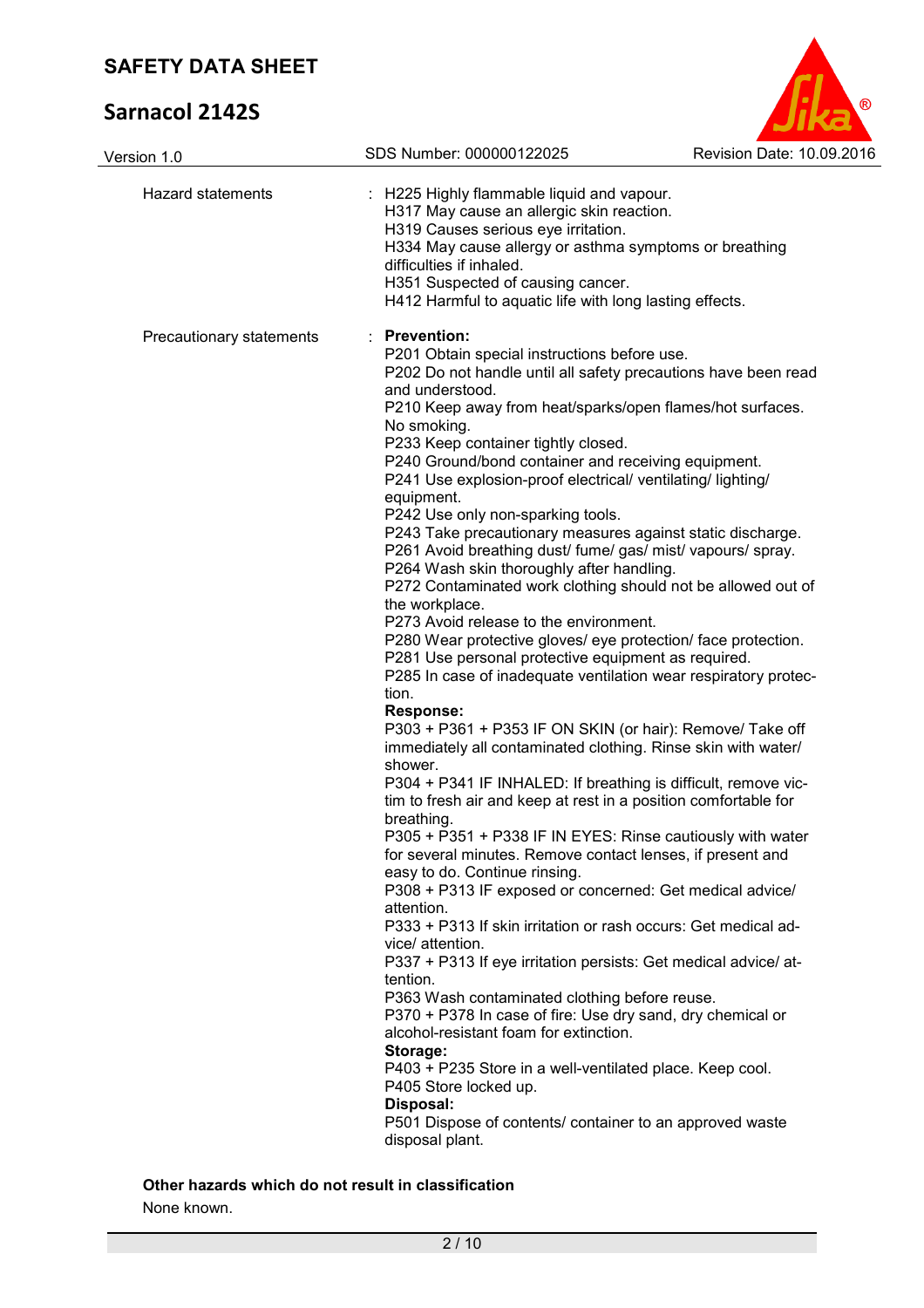# **Sarnacol 2142S**

Version 1.0 SDS Number: 000000122025 Revision Date: 10.09.2016

### **SECTION 3. COMPOSITION/INFORMATION ON INGREDIENTS**

Substance / Mixture : Mixture

#### **Hazardous components**

| Chemical name                             | CAS-No.   | Concentration (%) |
|-------------------------------------------|-----------|-------------------|
| ethyl acetate                             | 141-78-6  | $>= 10 - 530$     |
| Diphenylmethanediisocyanate, isomeres and | 9016-87-9 | $~<$ 10           |
| homologues                                |           |                   |
| cyclohexane                               | 110-82-7  | $~<$ 10           |

#### **SECTION 4. FIRST AID MEASURES**

| General advice                                                    |   | : Move out of dangerous area.<br>Consult a physician.<br>Show this safety data sheet to the doctor in attendance.                                                                                                                                                                                                                                                                               |
|-------------------------------------------------------------------|---|-------------------------------------------------------------------------------------------------------------------------------------------------------------------------------------------------------------------------------------------------------------------------------------------------------------------------------------------------------------------------------------------------|
| If inhaled                                                        |   | Move to fresh air.<br>Consult a physician after significant exposure.                                                                                                                                                                                                                                                                                                                           |
| In case of skin contact                                           | ÷ | Take off contaminated clothing and shoes immediately.<br>Wash off with soap and plenty of water.<br>If symptoms persist, call a physician.                                                                                                                                                                                                                                                      |
| In case of eye contact                                            |   | : Immediately flush eye(s) with plenty of water.<br>Remove contact lenses.<br>Keep eye wide open while rinsing.<br>If eye irritation persists, consult a specialist.                                                                                                                                                                                                                            |
| If swallowed                                                      |   | : Clean mouth with water and drink afterwards plenty of water.<br>Do not give milk or alcoholic beverages.<br>Never give anything by mouth to an unconscious person.<br>Obtain medical attention.                                                                                                                                                                                               |
| Most important symptoms<br>and effects, both acute and<br>delayed | ÷ | irritant effects<br>sensitising effects<br>Asthmatic appearance<br>Allergic reactions<br>Excessive lachrymation<br>See Section 11 for more detailed information on health effects<br>and symptoms.<br>May cause an allergic skin reaction.<br>Causes serious eye irritation.<br>May cause allergy or asthma symptoms or breathing difficul-<br>ties if inhaled.<br>Suspected of causing cancer. |
| Notes to physician                                                |   | Treat symptomatically.                                                                                                                                                                                                                                                                                                                                                                          |

#### **SECTION 5. FIREFIGHTING MEASURES**

Suitable extinguishing media : Alcohol-resistant foam Carbon dioxide (CO2)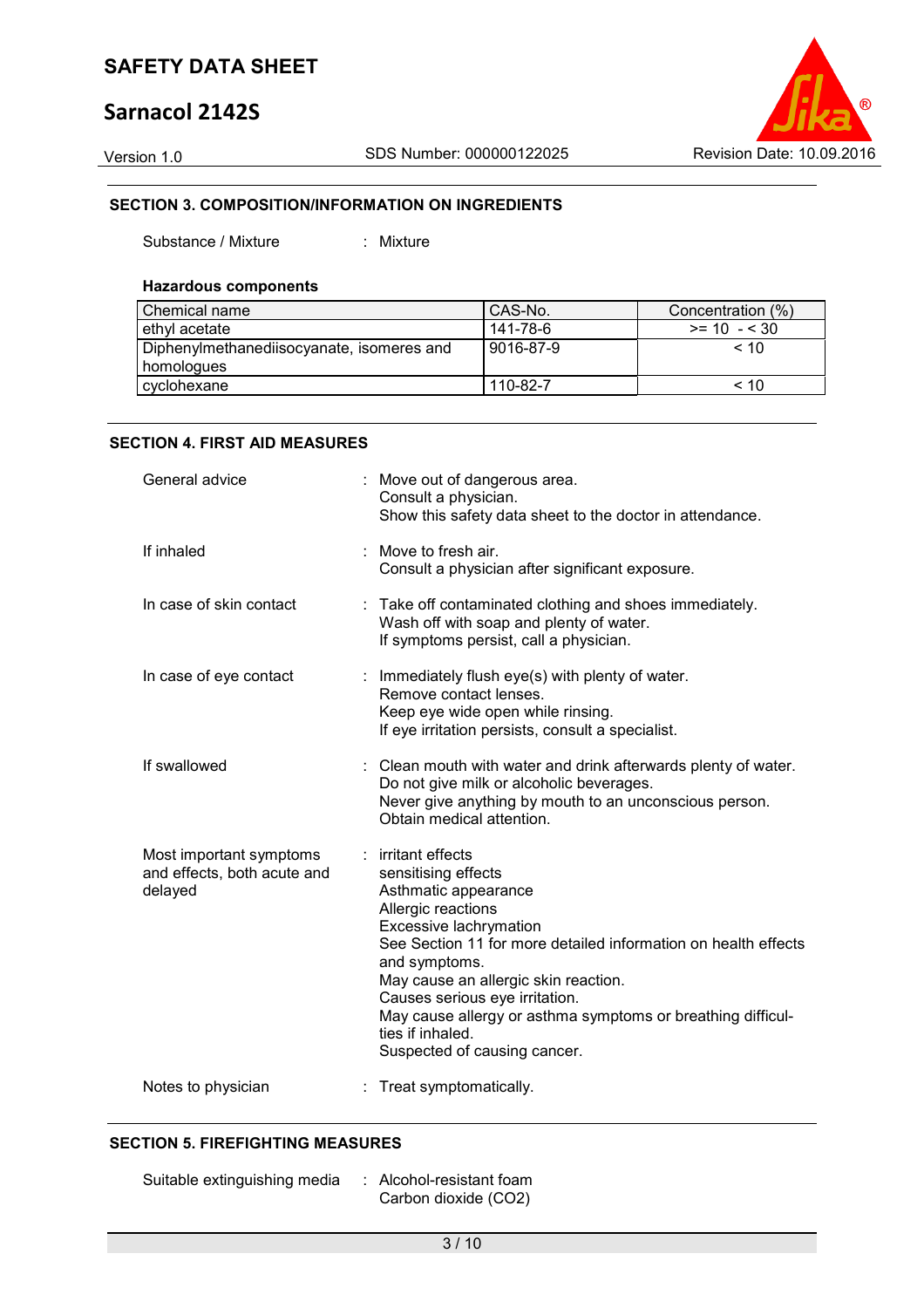# **Sarnacol 2142S**



| Version 1.0 |                                           | SDS Number: 000000122025                                                                      | Revision Date: 10.09.2016 |  |
|-------------|-------------------------------------------|-----------------------------------------------------------------------------------------------|---------------------------|--|
|             |                                           | Dry chemical                                                                                  |                           |  |
|             | Unsuitable extinguishing<br>media         | : Water<br>High volume water jet                                                              |                           |  |
|             | Specific hazards during fire-<br>fighting | : Do not use a solid water stream as it may scatter and spread<br>fire.                       |                           |  |
|             | Hazardous combustion prod-<br>ucts        | : No hazardous combustion products are known                                                  |                           |  |
|             | Specific extinguishing meth-<br>ods       | : Use water spray to cool unopened containers.                                                |                           |  |
|             | for firefighters                          | Special protective equipment : In the event of fire, wear self-contained breathing apparatus. |                           |  |
|             |                                           |                                                                                               |                           |  |

#### **SECTION 6. ACCIDENTAL RELEASE MEASURES**

| Personal precautions, protec-<br>tive equipment and emer-<br>gency procedures | : Use personal protective equipment.<br>Remove all sources of ignition.<br>Deny access to unprotected persons.                                                                                                                                 |
|-------------------------------------------------------------------------------|------------------------------------------------------------------------------------------------------------------------------------------------------------------------------------------------------------------------------------------------|
| Environmental precautions                                                     | : Prevent product from entering drains.<br>If the product contaminates rivers and lakes or drains inform<br>respective authorities.                                                                                                            |
| Methods and materials for<br>containment and cleaning up                      | : Contain spillage, and then collect with non-combustible ab-<br>sorbent material, (e.g. sand, earth, diatomaceous earth, ver-<br>miculite) and place in container for disposal according to local<br>/ national regulations (see section 13). |

### **SECTION 7. HANDLING AND STORAGE**

| Advice on protection against<br>fire and explosion | : Use explosion-proof equipment. Keep away from<br>heat/sparks/open flames/hot surfaces. No smoking. Take pre-<br>cautionary measures against electrostatic discharges.                                                                                                                                                                                                                                                                                                                                                                                                                                                                                                                                                          |
|----------------------------------------------------|----------------------------------------------------------------------------------------------------------------------------------------------------------------------------------------------------------------------------------------------------------------------------------------------------------------------------------------------------------------------------------------------------------------------------------------------------------------------------------------------------------------------------------------------------------------------------------------------------------------------------------------------------------------------------------------------------------------------------------|
| Advice on safe handling                            | : Avoid formation of aerosol.<br>Do not breathe vapours or spray mist.<br>Avoid exceeding the given occupational exposure limits (see<br>section 8).<br>Do not get in eyes, on skin, or on clothing.<br>For personal protection see section 8.<br>Persons with a history of skin sensitisation problems or asth-<br>ma, allergies, chronic or recurrent respiratory disease should<br>not be employed in any process in which this mixture is being<br>used.<br>Smoking, eating and drinking should be prohibited in the ap-<br>plication area.<br>Take precautionary measures against static discharge.<br>Open drum carefully as content may be under pressure.<br>Take necessary action to avoid static electricity discharge |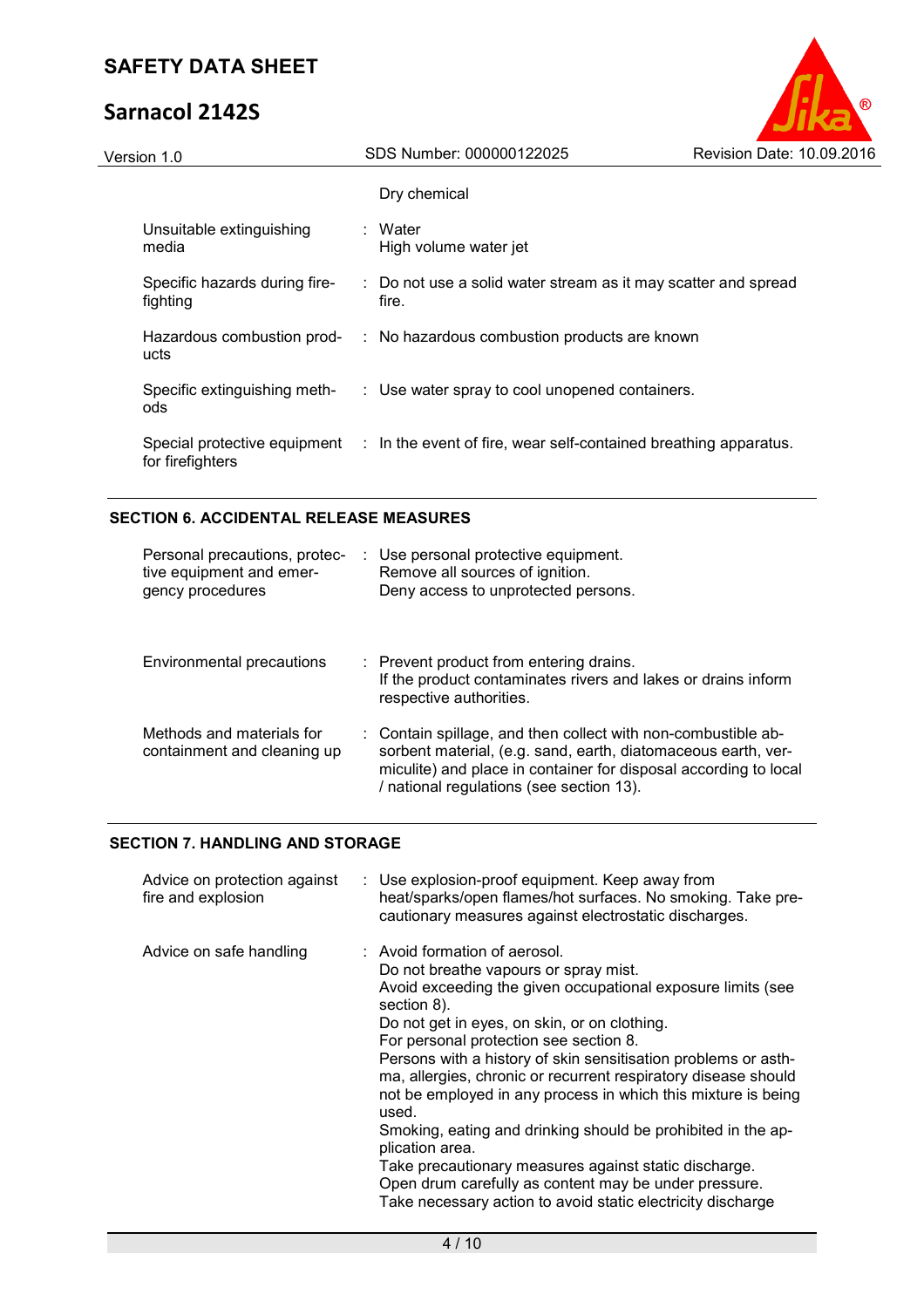# **Sarnacol 2142S**

| <b>SAFETY DATA SHEET</b>    |                                                                                                                                                                                                                                                                           |                           |
|-----------------------------|---------------------------------------------------------------------------------------------------------------------------------------------------------------------------------------------------------------------------------------------------------------------------|---------------------------|
| <b>Sarnacol 2142S</b>       |                                                                                                                                                                                                                                                                           |                           |
| Version 1.0                 | SDS Number: 000000122025                                                                                                                                                                                                                                                  | Revision Date: 10.09.2016 |
|                             | (which might cause ignition of organic vapours).<br>Follow standard hygiene measures when handling chemical<br>products                                                                                                                                                   |                           |
| Hygiene measures            | : Handle in accordance with good industrial hygiene and safety<br>practice.<br>When using do not eat or drink.<br>When using do not smoke.<br>Wash hands before breaks and at the end of workday.                                                                         |                           |
| Conditions for safe storage | : Store in original container.<br>Store in cool place.<br>Keep in a well-ventilated place.<br>Containers which are opened must be carefully resealed and<br>kept upright to prevent leakage.<br>Observe label precautions.<br>Store in accordance with local regulations. |                           |

### **SECTION 8. EXPOSURE CONTROLS/PERSONAL PROTECTION**

| Components                   | CAS-No.   | Value type                      | Control parame-    | <b>Basis</b> |
|------------------------------|-----------|---------------------------------|--------------------|--------------|
|                              |           | (Form of                        | ters / Permissible |              |
|                              |           | exposure)                       | concentration      |              |
| ethyl acetate                | 141-78-6  | <b>STEL</b>                     | 400 ppm            | AU OEL       |
|                              |           |                                 | 1,440 mg/m3        |              |
|                              |           | <b>TWA</b>                      | 200 ppm            | AU OEL       |
|                              |           |                                 | 720 mg/m3          |              |
| Diphenylmethanediisocyanate, | 9016-87-9 | <b>TWA</b>                      | $0.02$ mg/m $3$    | AU OEL       |
| isomeres and homologues      |           |                                 | (NCO)              |              |
|                              |           | Further information: Sensitiser |                    |              |
|                              |           | <b>STEL</b>                     | $0.07$ mg/m $3$    | AU OEL       |
|                              |           |                                 | (NCO)              |              |
|                              |           | Further information: Sensitiser |                    |              |
| cyclohexane                  | 110-82-7  | <b>TWA</b>                      | $100$ ppm          | AU OEL       |
|                              |           |                                 | 350 mg/m3          |              |
|                              |           | <b>STEL</b>                     | 300 ppm            | AU OEL       |
|                              |           |                                 | 1,050 mg/m3        |              |

### **Components with workplace control parameters**

#### **Personal protective equipment**

| Respiratory protection | : Use respiratory protection unless adequate local exhaust<br>ventilation is provided or exposure assessment demonstrates<br>that exposures are within recommended exposure guidelines.<br>The filter class for the respirator must be suitable for the max-<br>imum expected contaminant concentration<br>(gas/vapour/aerosol/particulates) that may arise when han-<br>dling the product. If this concentration is exceeded, self-<br>contained breathing apparatus must be used. |
|------------------------|-------------------------------------------------------------------------------------------------------------------------------------------------------------------------------------------------------------------------------------------------------------------------------------------------------------------------------------------------------------------------------------------------------------------------------------------------------------------------------------|
| Hand protection        | : Chemical-resistant, impervious gloves complying with an ap-<br>proved standard should be worn at all times when handling<br>chemical products if a risk assessment indicates this is nec-<br>essary.                                                                                                                                                                                                                                                                              |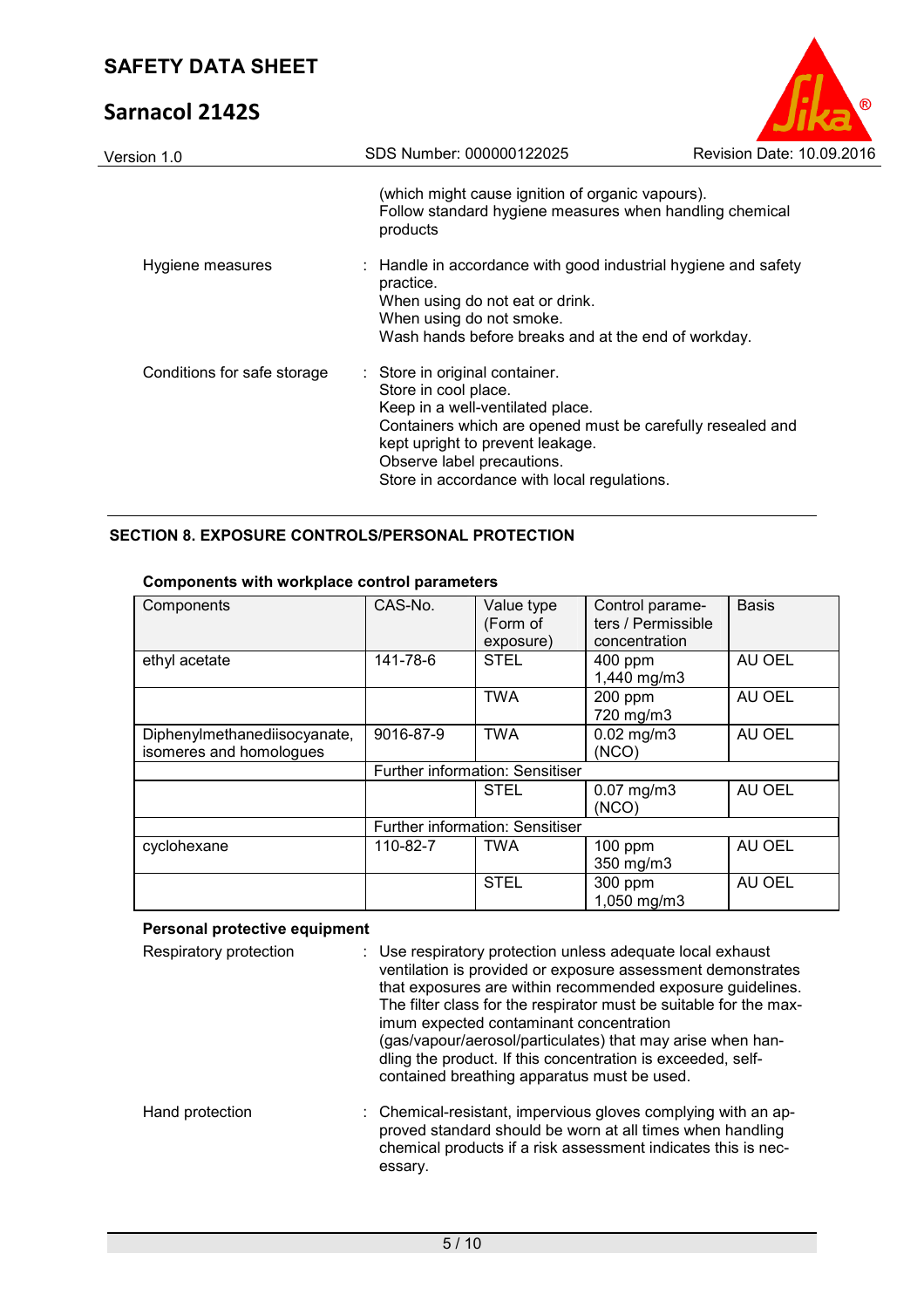# **Sarnacol 2142S**



| Version 1.0              | SDS Number: 000000122025                                                                                                                             | Revision Date: 10.09.2016 |  |  |
|--------------------------|------------------------------------------------------------------------------------------------------------------------------------------------------|---------------------------|--|--|
| Eye protection           | : Safety eyewear complying with an approved standard should<br>be used when a risk assessment indicates this is necessary.                           |                           |  |  |
| Skin and body protection | : Choose body protection in relation to its type, to the concen-<br>tration and amount of dangerous substances, and to the spe-<br>cific work-place. |                           |  |  |

### **SECTION 9. PHYSICAL AND CHEMICAL PROPERTIES**

| Appearance                                 |    | viscous liquid                                     |
|--------------------------------------------|----|----------------------------------------------------|
| Colour                                     |    | blue                                               |
| Odour                                      |    | characteristic                                     |
| Odour Threshold                            |    | No data available                                  |
| рH                                         | İ. | Not applicable                                     |
| Melting point/range / Freezing<br>point    | ÷. | No data available                                  |
| Boiling point/boiling range                |    | : ca. 77 °C (171 °F)                               |
| Flash point                                |    | : ca. -18 °C (-0.40 °F)<br>Method: closed cup      |
| Evaporation rate                           |    | No data available                                  |
| Flammability                               |    | No data available                                  |
| Upper explosion limit                      | ÷  | Upper flammability limit<br>ca. 11.5 %(V)          |
| Lower explosion limit                      | t. | lower flammability limit<br>ca. 2.1 %(V)           |
| Vapour pressure                            | ÷  | ca. 97 hPa (73 mmHg)                               |
| Relative vapour density                    |    | No data available                                  |
| Density                                    |    | ca. 1 g/cm3 (20 $^{\circ}$ C (68 $^{\circ}$ F) ()) |
| Solubility(ies)<br>Water solubility        | ÷. | insoluble                                          |
| Partition coefficient: n-<br>octanol/water |    | No data available                                  |
| Auto-ignition temperature                  |    | No data available                                  |
| Decomposition temperature                  | t  | No data available                                  |
| Viscosity                                  |    |                                                    |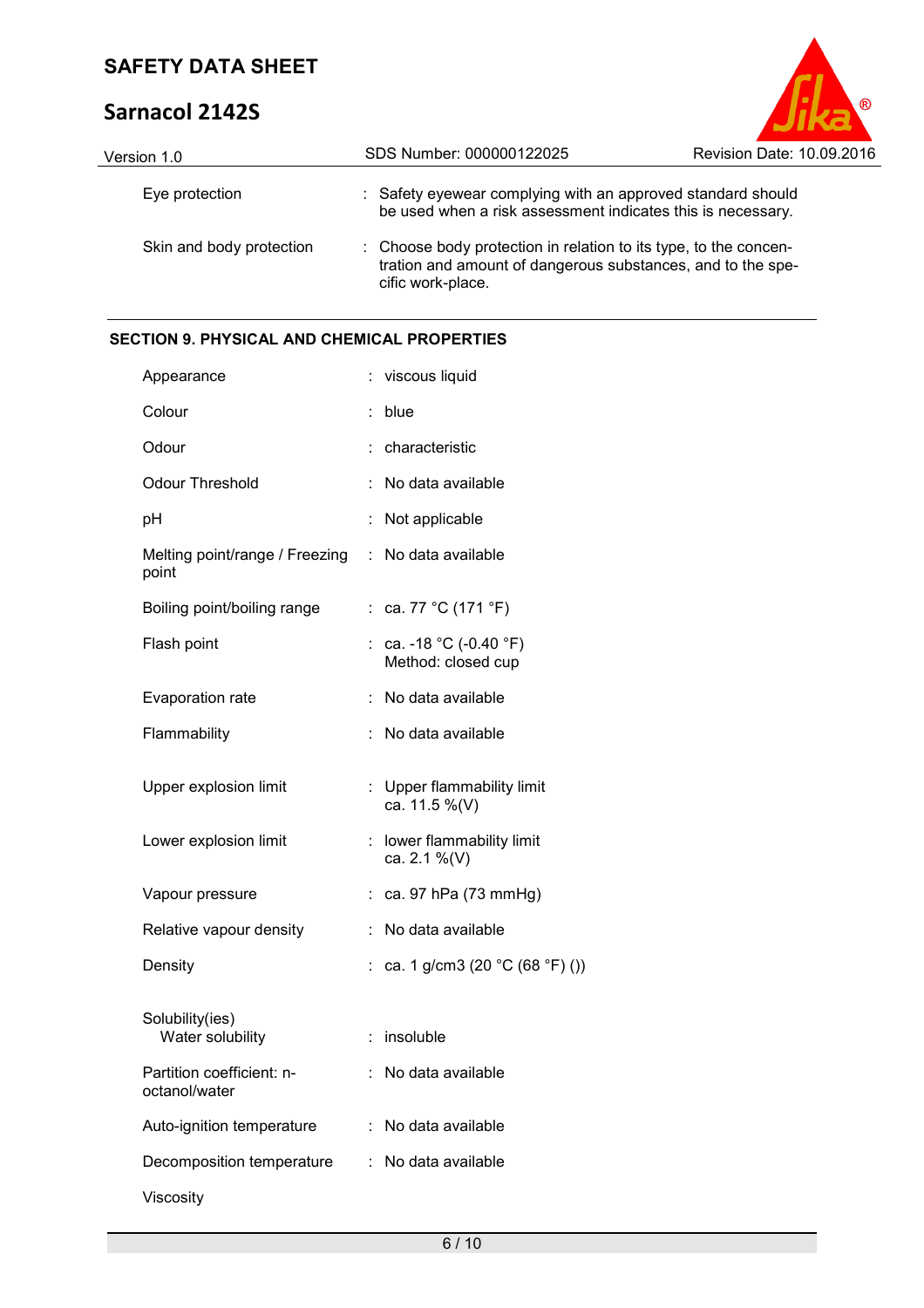# **Sarnacol 2142S**



| Version 1.0                 | SDS Number: 000000122025            | Revision Date: 10.09.2016 |  |
|-----------------------------|-------------------------------------|---------------------------|--|
| Viscosity, dynamic          | : ca. 2,000 mPa.s (20 $^{\circ}$ C) |                           |  |
| Viscosity, kinematic        | : > 20.5 mm2/s (40 °C)              |                           |  |
| <b>Explosive properties</b> | $\therefore$ No data available      |                           |  |
| Molecular weight            | $\therefore$ No data available      |                           |  |
|                             |                                     |                           |  |

### **SECTION 10. STABILITY AND REACTIVITY**

| Reactivity                                                                       | : No dangerous reaction known under conditions of normal use.                                  |
|----------------------------------------------------------------------------------|------------------------------------------------------------------------------------------------|
| Chemical stability                                                               | $\therefore$ The product is chemically stable.                                                 |
| Possibility of hazardous reac-<br>tions                                          | : Stable under recommended storage conditions.<br>Vapours may form explosive mixture with air. |
| Conditions to avoid                                                              | : Heat, flames and sparks.                                                                     |
| Incompatible materials                                                           | $\therefore$ No data available                                                                 |
| المساجد ومزاورهم المستلميون المستحل والمستحلم أأراد والمستحدث والمستحاة والمسالح |                                                                                                |

No decomposition if stored and applied as directed.

### **SECTION 11. TOXICOLOGICAL INFORMATION**

### **Acute toxicity**

Not classified based on available information.

| <b>Components:</b>                    |                                                                                                                       |
|---------------------------------------|-----------------------------------------------------------------------------------------------------------------------|
| ethyl acetate:<br>Acute oral toxicity | : LD50 Oral (Rat): $> 5,000$ mg/kg                                                                                    |
| Acute inhalation toxicity             | : LC50 (Rat): ca. 1,600 mg/l<br>Exposure time: 4 h<br>Test atmosphere: vapour                                         |
| Acute dermal toxicity                 | : LD50 Dermal (Rabbit): $> 5,000$ mg/kg                                                                               |
|                                       |                                                                                                                       |
| Acute oral toxicity                   | Diphenylmethanediisocyanate, isomeres and homologues:<br>: LD50 Oral (Rat): $> 10,000$ mg/kg                          |
| Acute inhalation toxicity             | $:$ Acute toxicity estimate: 1.5 mg/l<br>Exposure time: 4 h<br>Test atmosphere: dust/mist<br>Method: Expert judgement |
| Acute dermal toxicity                 | LD50 Dermal (Rabbit): $> 9,400$ mg/kg                                                                                 |

### **Skin corrosion/irritation**

Not classified based on available information.

#### **Serious eye damage/eye irritation**

Causes serious eye irritation.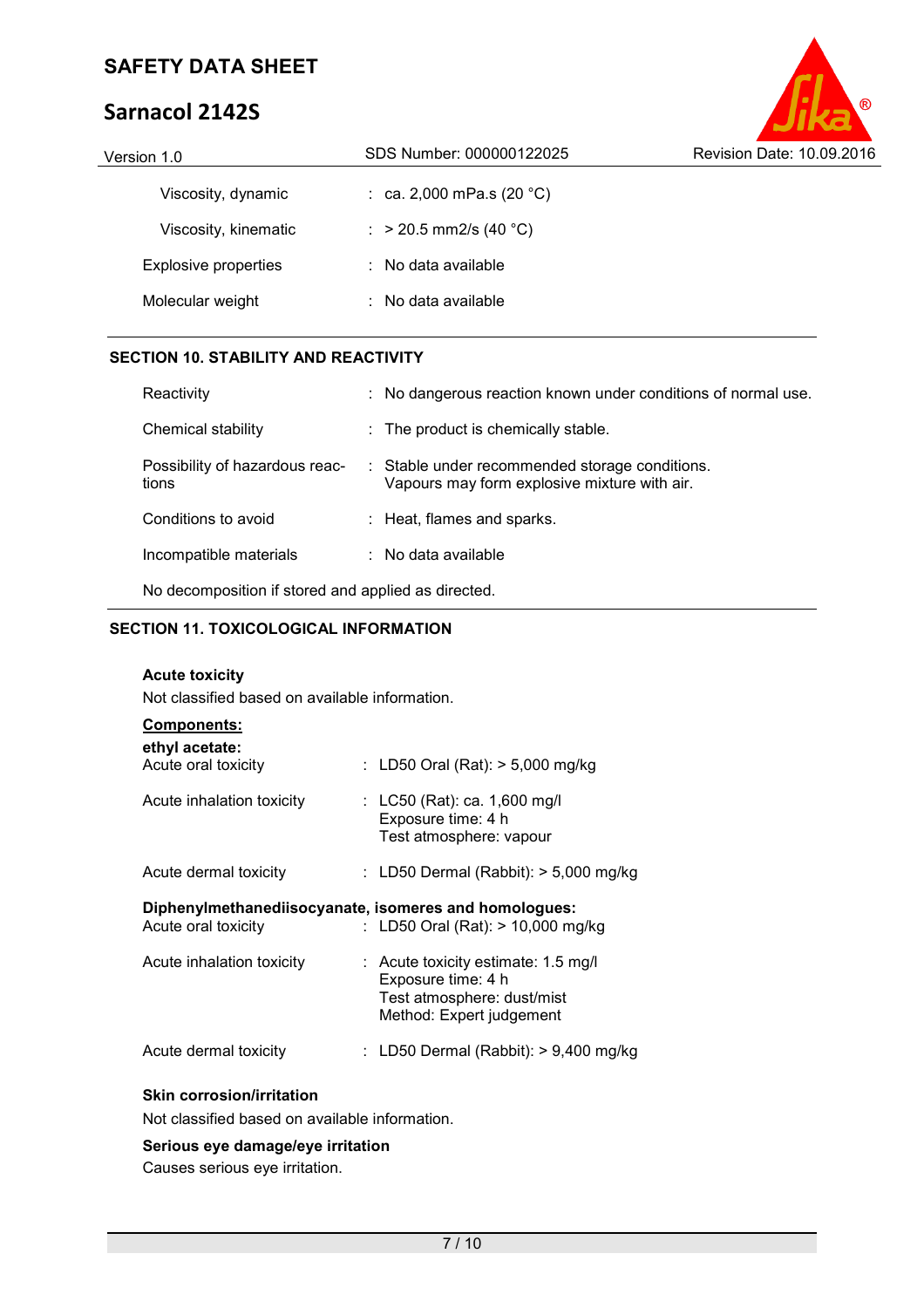# **Sarnacol 2142S**



#### **Respiratory or skin sensitisation**

Skin sensitisation: May cause an allergic skin reaction. Respiratory sensitisation: May cause allergy or asthma symptoms or breathing difficulties if inhaled.

#### **Chronic toxicity**

#### **Germ cell mutagenicity**

Not classified based on available information.

#### **Carcinogenicity**

Suspected of causing cancer.

#### **Reproductive toxicity**

Not classified based on available information.

#### **STOT - single exposure**

Not classified based on available information.

#### **STOT - repeated exposure**

Not classified based on available information.

#### **Aspiration toxicity**

Not classified based on available information.

### **SECTION 12. ECOLOGICAL INFORMATION**

| <b>Ecotoxicity</b><br>No data available                   |                                                                                                                                                                       |
|-----------------------------------------------------------|-----------------------------------------------------------------------------------------------------------------------------------------------------------------------|
| Persistence and degradability<br>No data available        |                                                                                                                                                                       |
| <b>Bioaccumulative potential</b><br>No data available     |                                                                                                                                                                       |
| <b>Mobility in soil</b><br>No data available              |                                                                                                                                                                       |
| Other adverse effects                                     |                                                                                                                                                                       |
| <b>Product:</b><br>Additional ecological infor-<br>mation | $\therefore$ An environmental hazard cannot be excluded in the event of<br>unprofessional handling or disposal.<br>Harmful to aquatic life with long lasting effects. |

### **SECTION 13. DISPOSAL CONSIDERATIONS**

| <b>Disposal methods</b> |                                                                                                                                                                                                                            |
|-------------------------|----------------------------------------------------------------------------------------------------------------------------------------------------------------------------------------------------------------------------|
| Waste from residues     | : The product should not be allowed to enter drains, water<br>courses or the soil.<br>Do not contaminate ponds, waterways or ditches with chemi-<br>cal or used container.<br>Send to a licensed waste management company. |
| Contaminated packaging  | : Empty remaining contents.                                                                                                                                                                                                |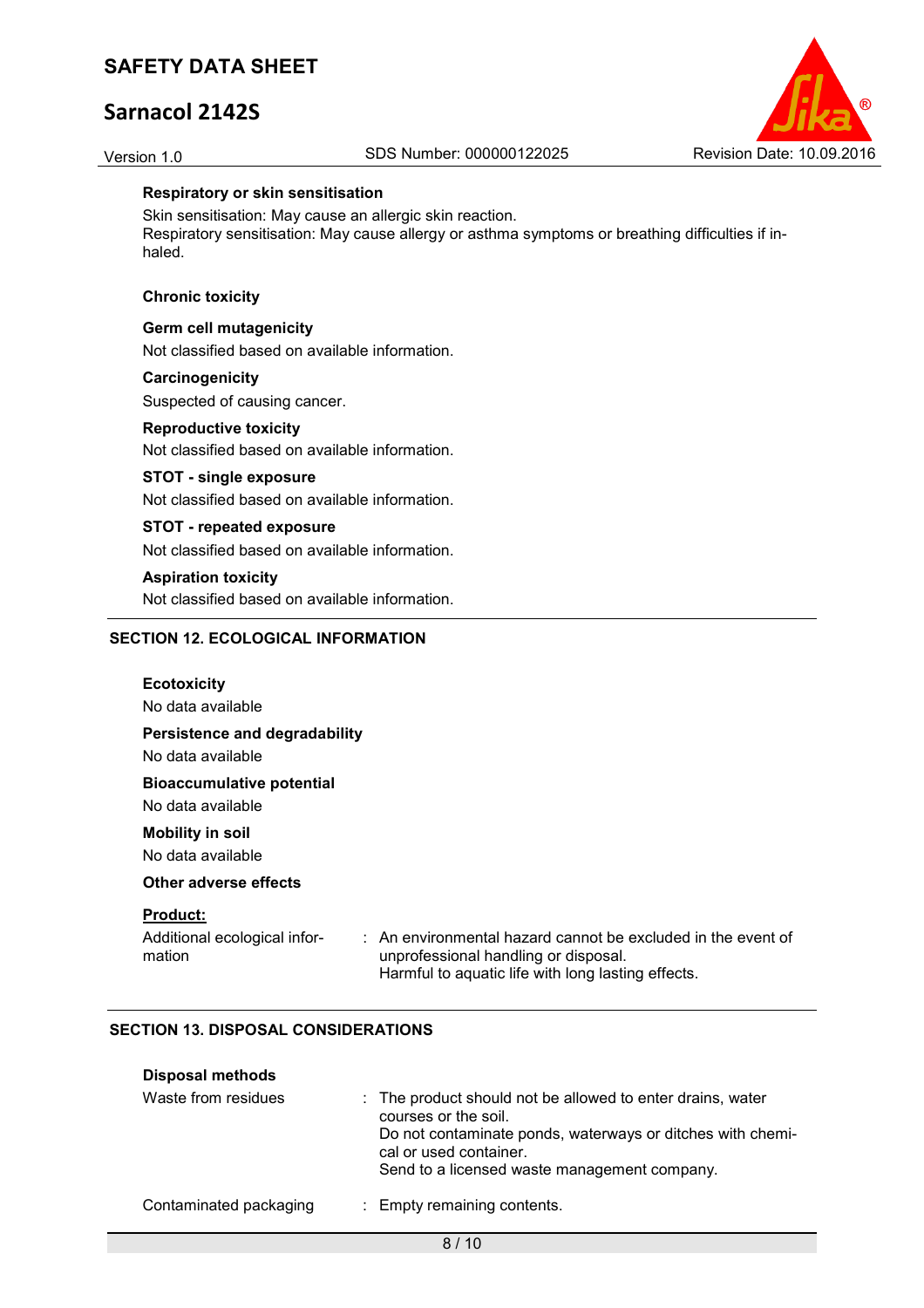# **Sarnacol 2142S**



Dispose of as unused product. Do not re-use empty containers. Do not burn, or use a cutting torch on, the empty drum.

### **SECTION 14. TRANSPORT INFORMATION**

### **International Regulations**

| : UN 1133                               |
|-----------------------------------------|
| Adhesives                               |
| : 3                                     |
| Ш                                       |
| : 3                                     |
| 364                                     |
| Packing instruction (passen- : 353      |
| : UN 1133<br>: ADHESIVES                |
| : 3<br>: II<br>: 3<br>$F-E$ , S-D<br>no |
| t.<br>t.                                |

### **Transport in bulk according to Annex II of MARPOL 73/78 and the IBC Code**

Not applicable for product as supplied.

### **National Regulations**

| $\therefore$ UN 1133 |
|----------------------|
| $:$ ADHESIVES        |
| : 3                  |
| : II                 |
| $\therefore$ 3       |
|                      |

#### **SECTION 15. REGULATORY INFORMATION**

| Safety, health and environmental regulations/legislation specific for the substance or mix-<br>ture              |                                                                                 |
|------------------------------------------------------------------------------------------------------------------|---------------------------------------------------------------------------------|
| Standard for the Uniform<br>No poison schedule number allocated<br>Scheduling of Medicines and<br><b>Poisons</b> |                                                                                 |
| International Chemical Weapons Convention (CWC)<br>Schedules of Toxic Chemicals and Precursors                   | : Not applicable                                                                |
| <b>Prohibition/Licensing Requirements</b>                                                                        | : There is no applicable prohibition or<br>notification/licensing requirements, |